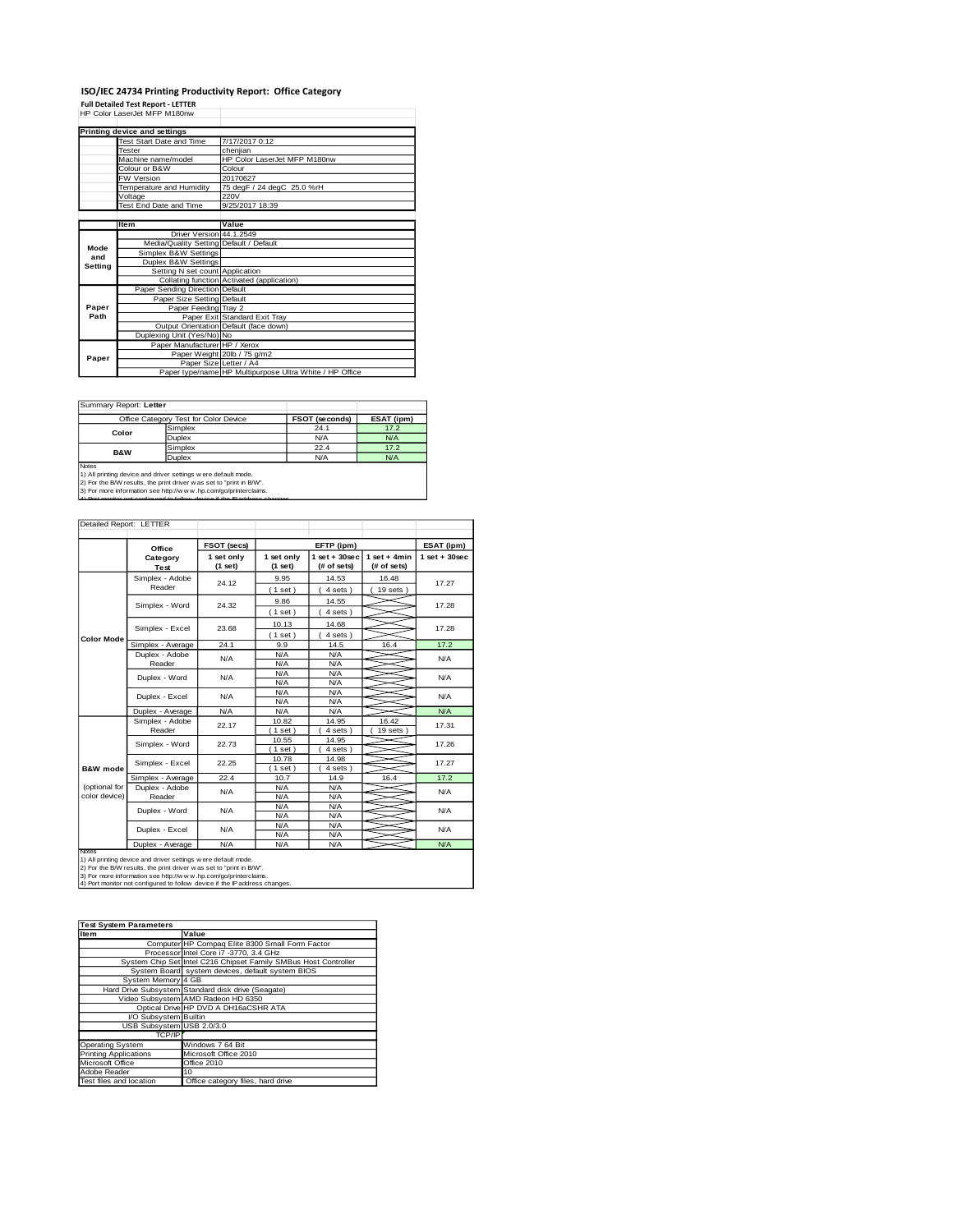# **ISO/IEC 24734 Printing Productivity Report: Office Category<br>Full Detailed Test Report - A4<br>HP Color LaserJet MFP M180nw**

|         | HP Color LaserJet MFP M180nw            |                                                         |
|---------|-----------------------------------------|---------------------------------------------------------|
|         | Printing device and settings            |                                                         |
|         | Test Start Date and Time                | 7/17/2017 0:12                                          |
|         | Tester                                  | cheniian                                                |
|         | Machine name/model                      | HP Color LaserJet MFP M180nw                            |
|         | Colour or B&W                           | Colour                                                  |
|         | <b>FW Version</b>                       | 20170627                                                |
|         | Temperature and Humidity                | 75 degF / 24 degC 25.0 %rH                              |
|         | Voltage                                 | 220V                                                    |
|         | Test End Date and Time                  | 9/25/2017 18:39                                         |
|         |                                         |                                                         |
|         | <b>Item</b>                             | Value                                                   |
|         | Driver Version 44.1.2549                |                                                         |
| Mode    | Media/Quality Setting Default / Default |                                                         |
| and     | Simplex B&W Settings                    |                                                         |
| Setting | Duplex B&W Settings                     |                                                         |
|         | Setting N set count Application         |                                                         |
|         |                                         | Collating function Activated (application)              |
|         | Paper Sending Direction Default         |                                                         |
|         | Paper Size Setting Default              |                                                         |
| Paper   | Paper Feeding Tray 2                    |                                                         |
| Path    |                                         | Paper Exit Standard Exit Tray                           |
|         |                                         | Output Orientation Default (face down)                  |
|         | Duplexing Unit (Yes/No) No              |                                                         |
|         | Paper Manufacturer HP / Xerox           |                                                         |
| Paper   |                                         | Paper Weight 20lb / 75 g/m2                             |
|         | Paper Size Letter / A4                  |                                                         |
|         |                                         | Paper type/name HP Multipurpose Ultra White / HP Office |

Summary Report: **A4**

|                                                                             | Office Category Test for Color Device                          |      | ESAT (ipm) |  |  |  |  |
|-----------------------------------------------------------------------------|----------------------------------------------------------------|------|------------|--|--|--|--|
| Colour                                                                      | Simplex                                                        | 24.8 | 16.4       |  |  |  |  |
|                                                                             | Duplex                                                         | N/A  | N/A        |  |  |  |  |
| <b>B&amp;W</b>                                                              | Simplex                                                        | 23.3 | 16.4       |  |  |  |  |
|                                                                             | Duplex                                                         | N/A  | N/A        |  |  |  |  |
| Notes                                                                       |                                                                |      |            |  |  |  |  |
|                                                                             | 1) All printing device and driver settings w ere default mode. |      |            |  |  |  |  |
| 2) For the B/W results, the print driver was set to "print in B/W".         |                                                                |      |            |  |  |  |  |
| 3) For more information see http://www.hp.com/go/printerclaims.             |                                                                |      |            |  |  |  |  |
| 4) Port monitor not configured to follow, device if the IP address changes. |                                                                |      |            |  |  |  |  |

| Detailed Report: A4            |                           |                                 |                         |                                               |                               |                   |
|--------------------------------|---------------------------|---------------------------------|-------------------------|-----------------------------------------------|-------------------------------|-------------------|
|                                | Office                    | FSOT (secs)                     |                         | EFTP (ipm)                                    |                               | ESAT (ipm)        |
|                                | Category<br>Test          | 1 set only<br>(1 set)           | 1 set only<br>$(1$ set) | $1$ set + 30sec<br>(# of sets)                | $1$ set + 4min<br>(# of sets) | $1$ set $+30$ sec |
|                                | Simplex - Adobe<br>Reader | 24.83                           | 9.66<br>(1 set)         | 15.82<br>13.97<br>$18$ sets $)$<br>$4 sets$ ) |                               | 16.46             |
|                                | Simplex - Word            | 24.88                           | 9.64<br>(1 set)         | 13.90<br>4 sets)                              |                               | 16.44             |
| Colour                         | Simplex - Excel           | 24.44                           | 9.81                    | 14.06                                         |                               | 16.47             |
| Mode                           | Simplex - Average         | 24.8                            | (1 set)<br>9.7          | $4 sets$ )<br>13.9                            | 15.8                          | 16.4              |
|                                | Duplex - Adobe<br>Reader  | N/A<br>N/A<br>N/A<br>N/A<br>N/A |                         |                                               | N/A                           |                   |
|                                | Duplex - Word             | N/A                             | N/A<br>N/A              | N/A<br>N/A                                    |                               | N/A               |
|                                | Duplex - Excel            | N/A                             | N/A<br>N/A              | N/A<br>N/A                                    |                               | N/A               |
|                                | Duplex - Average          | N/A                             | N/A                     | N/A                                           |                               | N/A               |
|                                | Simplex - Adobe<br>Reader | 23.15                           | 10.36<br>$1$ set $)$    | 14.36<br>4 sets)                              | 15.83<br>$18$ sets $)$        | 16.44             |
|                                | Simplex - Word            | 23.94                           | 10.02<br>(1 set)        | 14.25<br>4 sets)                              |                               | 16.42             |
| <b>B&amp;W</b> mode            | Simplex - Excel           | 22.75                           | 10.55<br>$1$ set)       | 14.36<br>$4 sets$ )                           |                               | 16.43             |
|                                | Simplex - Average         | 23.3                            | 10.3                    | 14.3                                          | 15.8                          | 16.4              |
| (optional for<br>color device) | Duplex - Adobe<br>Reader  | N/A                             | N/A<br>N/A              | N/A<br>N/A                                    |                               | N/A               |
|                                | Duplex - Word             | N/A                             | N/A<br>N/A              | N/A<br>N/A                                    |                               | <b>N/A</b>        |
|                                | Duplex - Excel            | N/A                             | N/A<br>N/A              | N/A<br>N/A                                    |                               | N/A               |
| Notes                          | Duplex - Average          | N/A                             | N/A                     | N/A                                           |                               | N/A               |

Notes<br>1) All printing device and driver settings were default mode.<br>2) For the B/W results, the print driver was set to "print in B/W".<br>3) For more information see http://www.hp.com/go/printerclaims.<br>4) Por monitor not con

| <b>Test System Parameters</b> |                                                                 |  |  |  |
|-------------------------------|-----------------------------------------------------------------|--|--|--|
| Item                          | Value                                                           |  |  |  |
|                               | Computer HP Compaq Elite 8300 Small Form Factor                 |  |  |  |
|                               | Processor Intel Core i7 -3770, 3.4 GHz                          |  |  |  |
|                               | System Chip Set Intel C216 Chipset Family SMBus Host Controller |  |  |  |
|                               | System Board system devices, default system BIOS                |  |  |  |
| System Memory 4 GB            |                                                                 |  |  |  |
|                               | Hard Drive Subsystem Standard disk drive (Seagate)              |  |  |  |
|                               | Video Subsystem AMD Radeon HD 6350                              |  |  |  |
|                               | Optical Drive HP DVD A DH16aCSHR ATA                            |  |  |  |
| I/O Subsystem Builtin         |                                                                 |  |  |  |
| USB Subsystem USB 2.0/3.0     |                                                                 |  |  |  |
| <b>TCP/IP</b>                 |                                                                 |  |  |  |
| <b>Operating System</b>       | Windows 7 64 Bit                                                |  |  |  |
| <b>Printing Applications</b>  | Microsoft Office 2010                                           |  |  |  |
| Microsoft Office              | Office 2010                                                     |  |  |  |
| Adobe Reader                  | 10                                                              |  |  |  |
| Test files and location       | Office category files, hard drive                               |  |  |  |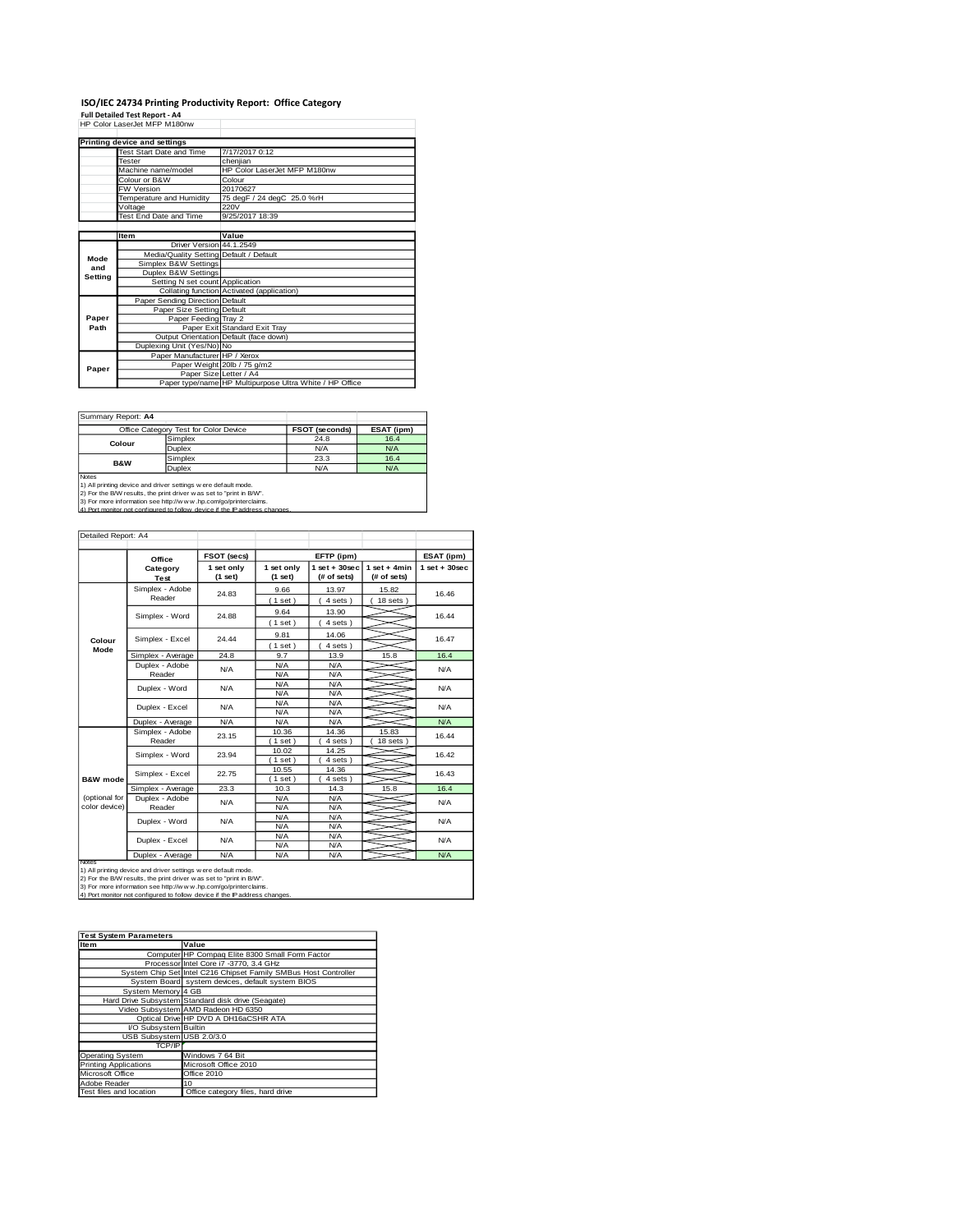# **ISO/IEC 24734 Printing Productivity Report: Office Category Feature Performance Full Report - Office Feature Performance Test** HP Color LaserJet MFP M180nw

|         | Printing device and settings            |                                                         |
|---------|-----------------------------------------|---------------------------------------------------------|
|         | Test Start Date and Time                | 7/17/2017 0:12                                          |
|         | Tester                                  | chenjian                                                |
|         | Machine name/model                      | HP Color LaserJet MFP M180nw                            |
|         | Colour or B&W                           | Colour                                                  |
|         | <b>FW Version</b>                       | 20170627                                                |
|         | Temperature and Humidity                | 75 degF / 24 degC 25.0 %rH                              |
|         | Voltage                                 | 220V                                                    |
|         | Test End Date and Time                  | 9/25/2017 18:39                                         |
|         |                                         |                                                         |
|         | <b>Item</b>                             | Value                                                   |
|         | Driver Version 44.1.2549                |                                                         |
| Mode    | Media/Quality Setting Default / Default |                                                         |
| and     | Simplex B&W Settings                    |                                                         |
| Setting | Duplex B&W Settings                     |                                                         |
|         | Setting N set count Application         |                                                         |
|         |                                         | Collating function Activated (application)              |
|         | Paper Sending Direction Default         |                                                         |
|         | Paper Size Setting Default              |                                                         |
| Paper   | Paper Feeding Tray 2                    |                                                         |
| Path    |                                         | Paper Exit Standard Exit Tray                           |
|         |                                         | Output Orientation Default (face down)                  |
|         | Duplexing Unit (Yes/No) No              |                                                         |
|         | Paper Manufacturer HP / Xerox           |                                                         |
| Paper   |                                         | Paper Weight 20lb / 75 g/m2                             |
|         | Paper Size Letter / A4                  |                                                         |
|         |                                         | Paper type/name HP Multipurpose Ultra White / HP Office |

| <b>ISO Print Productivity Report: Feature Performance Test Summary</b>                                                                                                                                                                                                                               |         |      |                                  |  |  |  |
|------------------------------------------------------------------------------------------------------------------------------------------------------------------------------------------------------------------------------------------------------------------------------------------------------|---------|------|----------------------------------|--|--|--|
|                                                                                                                                                                                                                                                                                                      |         |      | <b>Feature Performance Ratio</b> |  |  |  |
| <b>Printing Modes</b>                                                                                                                                                                                                                                                                                |         |      | A5 and Legal                     |  |  |  |
| (Feature Adobe Reader - Office test file)                                                                                                                                                                                                                                                            |         |      |                                  |  |  |  |
| A5 Landscape Feed - Colour                                                                                                                                                                                                                                                                           | Simplex | 116% | 128%                             |  |  |  |
| <b>A5 Portrait Feed - Colour</b>                                                                                                                                                                                                                                                                     | Simplex | 69%  | 34%                              |  |  |  |
| Legal - Colour                                                                                                                                                                                                                                                                                       | Simplex |      |                                  |  |  |  |
| Legal - Colour                                                                                                                                                                                                                                                                                       | Duplex  |      |                                  |  |  |  |
| A5 Landscape Feed - B/W                                                                                                                                                                                                                                                                              | Simplex | 140% | 166%                             |  |  |  |
| <b>A5 Portrait Feed - B/W</b>                                                                                                                                                                                                                                                                        | Simplex | 68%  | 34%                              |  |  |  |
| Legal - B/W<br>Simplex                                                                                                                                                                                                                                                                               |         |      |                                  |  |  |  |
| Legal - B/W<br>Duplex                                                                                                                                                                                                                                                                                |         |      |                                  |  |  |  |
| <b>Notes</b><br>1) All printing device and driver settings w ere default mode.<br>2) Test conducted with 8-paper Office Feature Performance file.<br>3) For more information see http://w w w .hp.com/go/printerclaims.<br>4) Port monitor not configured to follow device if the IP address changes |         |      |                                  |  |  |  |

| <b>Printing Modes</b><br>Feature Adobe Reader - Office                                                                                                                                                                                                                                              | <b>Base Printing</b><br>Mode |                     | <b>Feature Performance</b>  |                                 |                                         |                                      |
|-----------------------------------------------------------------------------------------------------------------------------------------------------------------------------------------------------------------------------------------------------------------------------------------------------|------------------------------|---------------------|-----------------------------|---------------------------------|-----------------------------------------|--------------------------------------|
| test file (8-page)                                                                                                                                                                                                                                                                                  |                              |                     | A5 and Legal                |                                 |                                         |                                      |
|                                                                                                                                                                                                                                                                                                     | <b>FSOT</b><br>Base          | <b>ESAT</b><br>Base | 1 set<br><b>FSOT (secs)</b> | $1$ set $+30$ sec<br>ESAT (ipm) | FSOT (base)<br><b>FSOT</b><br>(feature) | <b>ESAT (feature)</b><br>ESAT (base) |
| Simplex A5 Landscape Feed - Colour                                                                                                                                                                                                                                                                  | 39.85                        | 16.47               | 34.45                       | 21.1                            | 116%                                    | 128%                                 |
| Simplex A5 Portrait Feed - Colour                                                                                                                                                                                                                                                                   | 39.85                        | 16.47               | 57.93                       | 5.6                             | 69%                                     | 34%                                  |
| Legal Simplex - Colour                                                                                                                                                                                                                                                                              | 39.85                        | 16.47               |                             |                                 |                                         |                                      |
| Legal Duplex - Colour                                                                                                                                                                                                                                                                               | 39.85                        | 16.47               |                             |                                 |                                         |                                      |
| Simplex A5 Landscape Feed - B/W                                                                                                                                                                                                                                                                     | 38.44                        | 16.47               | 27.48                       | 27.4                            | 140%                                    | 166%                                 |
| Simplex A5 Portrait Feed - B/W                                                                                                                                                                                                                                                                      | 38.44                        | 16.47               | 57.05                       | 5.6                             | 68%                                     | 34%                                  |
| Legal Simplex - B/W                                                                                                                                                                                                                                                                                 | 38.44                        | 16.47               |                             |                                 |                                         |                                      |
| Legal Duplex - B/W<br>38.44<br>16.47                                                                                                                                                                                                                                                                |                              |                     |                             |                                 |                                         |                                      |
| <b>Notes</b><br>1) All printing device and driver settings were default mode.<br>2) Test conducted with 8-paper Office Feature Performance file<br>3) For more information see http://w w w .hp.com/go/printerclaims.<br>4) Port monitor not configured to follow device if the IP address changes. |                              |                     |                             |                                 |                                         |                                      |

|        | <b>Test System Parameters</b> |                                                                 |  |
|--------|-------------------------------|-----------------------------------------------------------------|--|
|        | <b>Item</b>                   | Value                                                           |  |
|        |                               | Computer HP Compaq Elite 8300 Small Form Factor                 |  |
|        |                               | Processor Intel Core i7 -3770, 3.4 GHz                          |  |
|        |                               | System Chip Set Intel C216 Chipset Family SMBus Host Controller |  |
|        |                               | System Board system devices, default system BIOS                |  |
| Test   | System Memory 4 GB            |                                                                 |  |
| System |                               | Hard Drive Subsystem Standard disk drive (Seagate)              |  |
|        |                               | Video Subsystem AMD Radeon HD 6350                              |  |
|        |                               | Optical Drive HP DVD A DH16aCSHR ATA                            |  |
|        | I/O Subsystem Builtin         |                                                                 |  |
|        | USB Subsystem USB 2.0/3.0     |                                                                 |  |
| VO.    | TCP/IP                        |                                                                 |  |
|        | <b>Operating System</b>       | Windows 7 64 Bit                                                |  |
|        | <b>Printing Applications</b>  | Microsoft Office 2010                                           |  |
|        | Software Microsoft Office     | Office 2010                                                     |  |
|        | Adobe Reader                  | 10                                                              |  |
|        | Test files and location       | Office category files, hard drive                               |  |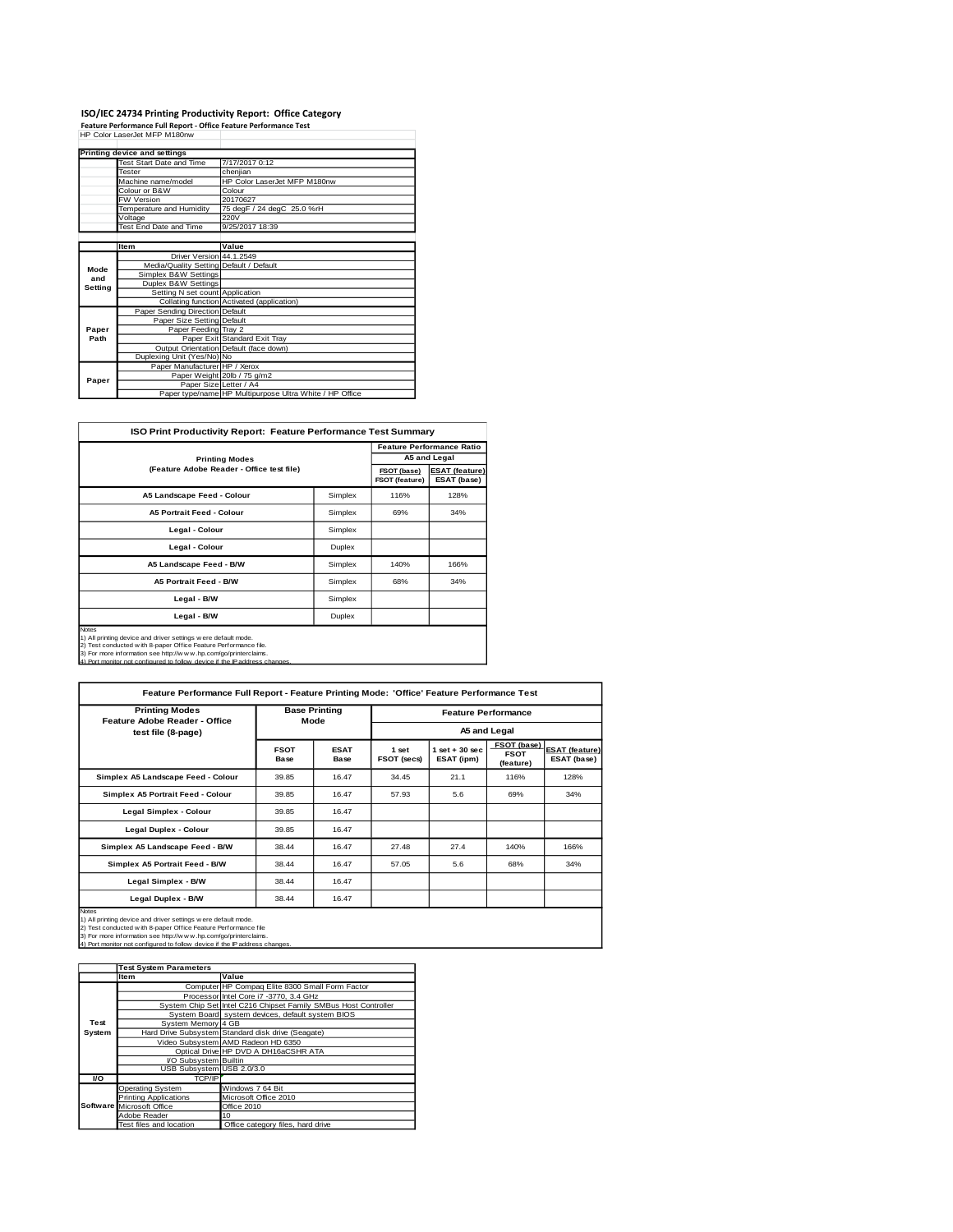## **ISO/IEC 17629 First Print Out Time Report: Office Category<br>Full Detailed Test Report - LETTER<br>HP Color LaserJet MFP M180nw**

|            | Printing device and settings               |                                |  |  |  |
|------------|--------------------------------------------|--------------------------------|--|--|--|
|            | Test Start Date and Time                   | 7/17/2017 0:12                 |  |  |  |
|            | Tester                                     | cheniian                       |  |  |  |
|            | Machine name/model                         | HP Color LaserJet MFP M180nw   |  |  |  |
|            | Colour or B&W                              | Colour                         |  |  |  |
|            | FW Version                                 | 20170627                       |  |  |  |
|            | Configuration (options)                    | Default                        |  |  |  |
|            | Controller                                 | 11500                          |  |  |  |
|            | Printing device page count                 | Not Specified                  |  |  |  |
|            | Printing supplies page count Not Specified |                                |  |  |  |
|            | Temperature and Humidity                   | 75 degF / 24 degC 25.0 %rH     |  |  |  |
|            | Voltage                                    | 220V                           |  |  |  |
|            | Test End Date and Time                     | 9/25/2017 18:39                |  |  |  |
|            |                                            |                                |  |  |  |
|            | <b>Item</b>                                | Value                          |  |  |  |
| Mode       | PDL and driver version                     | 44.1.2549                      |  |  |  |
| and        | Print Quality mode                         | default                        |  |  |  |
| Setting    | <b>B&amp;W</b> settings                    | default                        |  |  |  |
|            | Paper feed orientation                     | Short Edge                     |  |  |  |
| Paper      | Paper type setting                         | default                        |  |  |  |
|            | Paper feeding                              | Standard cassette              |  |  |  |
|            | Paper exit                                 | Standard exit tray             |  |  |  |
| Paper Path | Output orientation                         | default (face up or face down) |  |  |  |

**ISO First Page Out Time Summary Report: Office Category**

| Summary Report: Letter                                                 |         |                           |
|------------------------------------------------------------------------|---------|---------------------------|
|                                                                        |         | FPOT from Ready (seconds) |
| Color                                                                  | Simplex | 13.24                     |
| Duplex                                                                 |         |                           |
|                                                                        | Simplex | 11.56                     |
| <b>B&amp;W</b><br>Duplex                                               |         |                           |
| Notes<br>1) All printing device and driver settings were default mode. |         |                           |

1) All printing device and driver settings were default mode.<br>2) For the BAW results, the print driver was set to "print in BAW".<br>3) For more information see http://www.hp.com/go/printerclaims.<br>4) Port monitor not configur

|                                                        | ISO First Page Out Time Report: Office Category                                                                                                                                                                                                                                                                                                                                                          |                           |                            |                              |                            |                   |  |
|--------------------------------------------------------|----------------------------------------------------------------------------------------------------------------------------------------------------------------------------------------------------------------------------------------------------------------------------------------------------------------------------------------------------------------------------------------------------------|---------------------------|----------------------------|------------------------------|----------------------------|-------------------|--|
| <b>Detailed Report: LETTER</b>                         |                                                                                                                                                                                                                                                                                                                                                                                                          |                           |                            |                              |                            |                   |  |
|                                                        |                                                                                                                                                                                                                                                                                                                                                                                                          | Word<br>(seconds)         | Excel<br>(seconds)         | Adobe<br>Reader<br>(seconds) | Average<br>(seconds)       | <b>Delay Time</b> |  |
|                                                        | FPOT from Ready - Simplex                                                                                                                                                                                                                                                                                                                                                                                | 13.17                     | 12.91                      | 13.63                        | 13.24                      | 49 Seconds        |  |
|                                                        | FPOT from Ready - Duplex                                                                                                                                                                                                                                                                                                                                                                                 |                           |                            |                              |                            |                   |  |
| <b>Color Mode</b>                                      | FPOT from Sleep - Simplex                                                                                                                                                                                                                                                                                                                                                                                |                           |                            | 13.77                        |                            | 61 Minutes        |  |
|                                                        | Recovery Time                                                                                                                                                                                                                                                                                                                                                                                            |                           |                            | 0.1                          |                            |                   |  |
|                                                        | FPOT from Off - Simplex                                                                                                                                                                                                                                                                                                                                                                                  |                           |                            | 77.68                        |                            |                   |  |
|                                                        | Warm-up Time                                                                                                                                                                                                                                                                                                                                                                                             |                           |                            | 64.06                        |                            |                   |  |
|                                                        | FPOT from Ready - Simplex                                                                                                                                                                                                                                                                                                                                                                                | 11.56                     | 11.46                      | 11.65                        | 11.56                      | 49 Seconds        |  |
|                                                        | FPOT from Ready - Duplex                                                                                                                                                                                                                                                                                                                                                                                 |                           |                            |                              |                            |                   |  |
| <b>B&amp;W Mode</b>                                    | FPOT from Sleep - Simplex                                                                                                                                                                                                                                                                                                                                                                                |                           |                            | 12.48                        |                            | 61 Minutes        |  |
|                                                        | Recovery Time                                                                                                                                                                                                                                                                                                                                                                                            |                           |                            | 0.8                          |                            |                   |  |
|                                                        |                                                                                                                                                                                                                                                                                                                                                                                                          |                           |                            |                              |                            |                   |  |
|                                                        | FPOT from Off - Simplex                                                                                                                                                                                                                                                                                                                                                                                  |                           |                            | 73.22                        |                            |                   |  |
| Notes                                                  | Warm-up Time                                                                                                                                                                                                                                                                                                                                                                                             |                           |                            | 61.57                        |                            |                   |  |
| <b>HP Data Table</b><br><b>Detailed Report: LETTER</b> | 1) All printing device and driver settings were default mode.<br>2) For the B/W results, the print driver was set to "print in B/W".<br>3) For more information see http://www.hp.com/go/printerclaims.<br>4) Port monitor not configured to follow device if the IP address changes.<br>5) Page counts w ere collected after completion of the tests.<br>6) Details for FROT from Sleep are shown below |                           |                            |                              |                            |                   |  |
|                                                        |                                                                                                                                                                                                                                                                                                                                                                                                          | <b>FPOT Avg</b><br>(secs) | FPOT (secs)<br>Iteration 1 | FPOT (secs)<br>Iteration 2   | FPOT (secs)<br>Iteration 3 | Application       |  |
|                                                        | FPOT from Sleep                                                                                                                                                                                                                                                                                                                                                                                          | 13.77                     | 13.71                      | 13.82                        | N/A                        | Adobe Reader      |  |
| <b>Color Mode</b>                                      | FPOT from Sleep (15 minutes)<br>HP/Non ISO Test                                                                                                                                                                                                                                                                                                                                                          | 13.68                     | 13.71                      | 13.65                        | N/A                        | Adobe Reader      |  |
| <b>B&amp;W Mode</b>                                    | FPOT from Sleep                                                                                                                                                                                                                                                                                                                                                                                          | 12.48                     | 12.47                      | 12.48                        | N/A                        | Adobe Reader      |  |

1) All printing device and driver settings w ere default mode.<br>2) For the B/W results, the print driver w as set to "print in B/W".<br>3 DLP includes detailed iterations as data measurements may vary run to run.

|                                  | <b>Test System Parameters</b> |                                                       |  |  |  |
|----------------------------------|-------------------------------|-------------------------------------------------------|--|--|--|
|                                  | <b>Item</b>                   | Value                                                 |  |  |  |
|                                  | Computer                      | HP Compaq Elite 8300 Small Form Factor                |  |  |  |
|                                  | Processor                     | Intel Core i7 -3770, 3.4 GHz                          |  |  |  |
|                                  | System Chip Set               | Intel C216 Chipset Family SMBus Host Controller       |  |  |  |
|                                  | System Board                  | system devices, default system BIOS                   |  |  |  |
| Test                             | System Memory                 | 4 GB                                                  |  |  |  |
| System                           | <b>Hard Drive Subsystem</b>   | Standard disk drive (Seagate)                         |  |  |  |
|                                  | Video Subsystem               | AMD Radeon HD 6350                                    |  |  |  |
|                                  | Optical Drive                 | HP DVD A DH16aCSHR ATA                                |  |  |  |
|                                  | VO Subsystem                  | <b>Builtin</b>                                        |  |  |  |
|                                  | <b>USB Subsystem</b>          | USB 2.0/3.0                                           |  |  |  |
| Printing<br>Device<br>Connection | TCP/IP                        | 10/1000                                               |  |  |  |
|                                  | <b>Operating System</b>       | Windows 7 Business/Ultimate, 64 bit, Build 7601, SP 1 |  |  |  |
|                                  | <b>Printing Applications</b>  | Microsoft Office 2010 SP2                             |  |  |  |
| Software                         |                               | Adobe Reader 10.1.4                                   |  |  |  |
|                                  | <b>Print Driver</b>           | 44.1.2549                                             |  |  |  |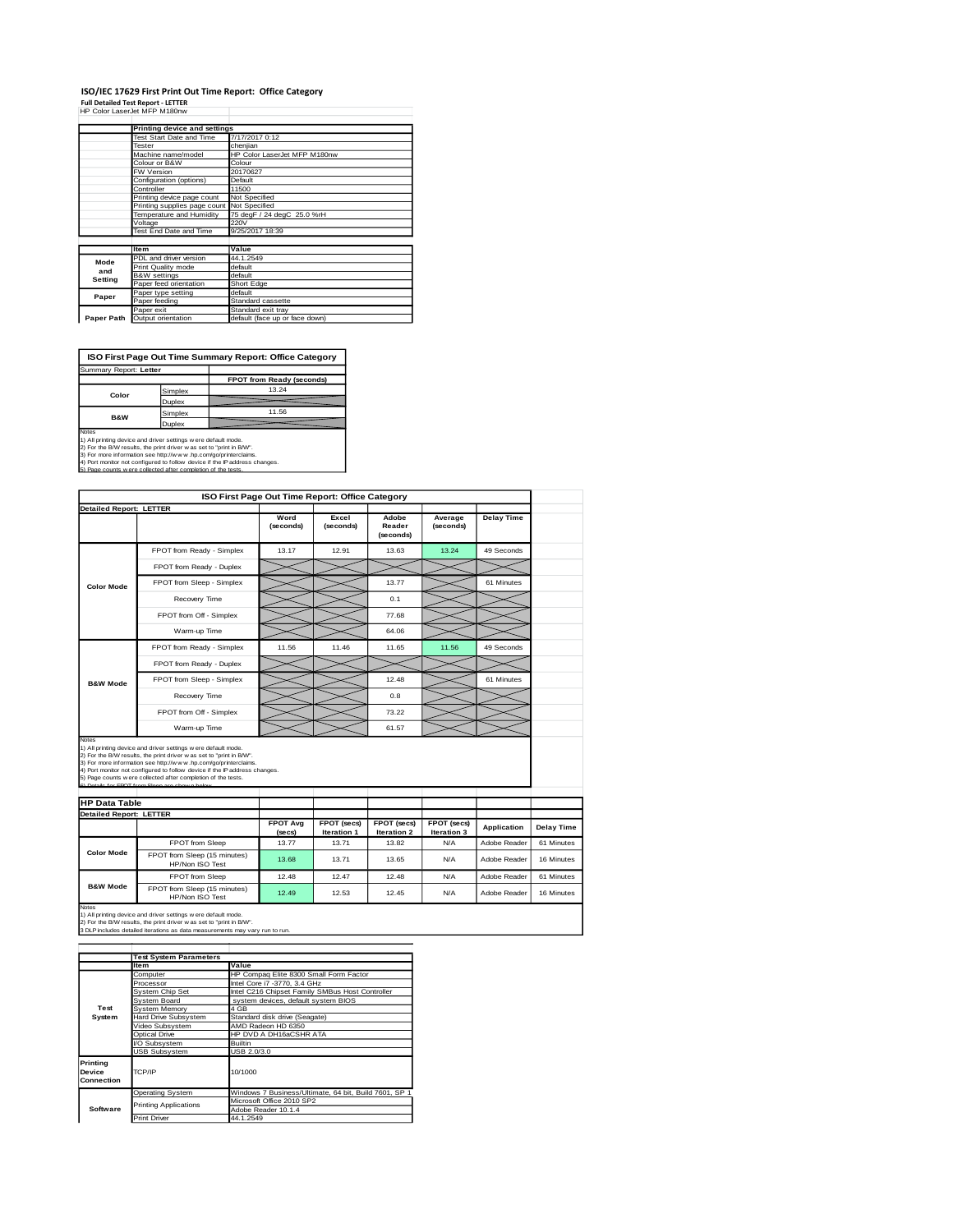## **ISO/IEC 17629 First Print Out Time Report: Office Category<br>Full Detailed Test Report - A4<br>HP Color LaserJet MFP M180nw**

|  | HP Color LaserJet MFP M180ny |  |  |  |
|--|------------------------------|--|--|--|

|            | Printing device and settings |                                |  |  |  |  |
|------------|------------------------------|--------------------------------|--|--|--|--|
|            | Test Start Date and Time     | 7/17/2017 0:12                 |  |  |  |  |
|            | Tester                       | cheniian                       |  |  |  |  |
|            | Machine name/model           | HP Color LaserJet MFP M180nw   |  |  |  |  |
|            | Colour or B&W                | Colour                         |  |  |  |  |
|            | FW Version                   | 20170627                       |  |  |  |  |
|            | Configuration (options)      | Default                        |  |  |  |  |
|            | Controller                   | 11500                          |  |  |  |  |
|            | Printing device page count   | Not Specified                  |  |  |  |  |
|            | Printing supplies page count | Not Specified                  |  |  |  |  |
|            | Temperature and Humidity     | 75 degF / 24 degC 25.0 %rH     |  |  |  |  |
|            | Voltage                      | 220V                           |  |  |  |  |
|            | Test End Date and Time       | 9/25/2017 18:39                |  |  |  |  |
|            |                              |                                |  |  |  |  |
|            | <b>Item</b>                  | Value                          |  |  |  |  |
| Mode       | PDL and driver version       | 44.1.2549                      |  |  |  |  |
| and        | Print Quality mode           | default                        |  |  |  |  |
| Setting    | <b>B&amp;W</b> settings      | default                        |  |  |  |  |
|            | Paper feed orientation       | Short Edge                     |  |  |  |  |
| Paper      | Paper type setting           | default                        |  |  |  |  |
|            | Paper feeding                | Standard cassette              |  |  |  |  |
|            | Paper exit                   | Standard exit tray             |  |  |  |  |
| Paper Path | Output orientation           | default (face up or face down) |  |  |  |  |

**ISO First Page Out Time Summary Report: Office Category**

| Summary Report: A4 |         |                           |
|--------------------|---------|---------------------------|
|                    |         | FPOT from Ready (seconds) |
| Colour             | Simplex | 13.30                     |
|                    | Duplex  |                           |
| <b>B&amp;W</b>     | Simplex | 11.79                     |
|                    | Duplex  |                           |

Notes<br>1) All printing device and driver settings were default mode.<br>2) For the B/W results, the print driver was set to "print in B/W".<br>3) For more information see http://www.hp.com/go/printerclaims.<br>4) Fort monitor not co

|                                                    |                                                                                                                                                                                                                                                                                                                                                                                                           | ISO First Page Out Time Report: Office Category |                      |                              |                      |                    |  |  |  |
|----------------------------------------------------|-----------------------------------------------------------------------------------------------------------------------------------------------------------------------------------------------------------------------------------------------------------------------------------------------------------------------------------------------------------------------------------------------------------|-------------------------------------------------|----------------------|------------------------------|----------------------|--------------------|--|--|--|
| <b>Detailed Report: A4</b>                         |                                                                                                                                                                                                                                                                                                                                                                                                           | Word<br>(seconds)                               | Excel<br>(seconds)   | Adobe<br>Reader<br>(seconds) | Average<br>(seconds) | <b>Delay Time</b>  |  |  |  |
|                                                    | FPOT from Ready - Simplex                                                                                                                                                                                                                                                                                                                                                                                 | 13.29                                           | 13.11                | 13.49                        | 13.30                | 49 Seconds         |  |  |  |
|                                                    | FPOT from Ready - Duplex                                                                                                                                                                                                                                                                                                                                                                                  |                                                 |                      |                              |                      |                    |  |  |  |
| <b>Color Mode</b>                                  | FPOT from Sleep - Simplex                                                                                                                                                                                                                                                                                                                                                                                 |                                                 |                      | 13.96                        |                      | 61 Minutes         |  |  |  |
|                                                    | Recovery Time                                                                                                                                                                                                                                                                                                                                                                                             |                                                 |                      | 0.5                          |                      |                    |  |  |  |
|                                                    | FPOT from Off - Simplex                                                                                                                                                                                                                                                                                                                                                                                   |                                                 |                      | 77.18                        |                      |                    |  |  |  |
|                                                    | Warm-up Time                                                                                                                                                                                                                                                                                                                                                                                              |                                                 |                      | 63.70                        |                      |                    |  |  |  |
|                                                    | FPOT from Ready - Simplex                                                                                                                                                                                                                                                                                                                                                                                 | 11.83                                           | 11.63                | 11.90                        | 11.79                | 49 Seconds         |  |  |  |
|                                                    | FPOT from Ready - Duplex                                                                                                                                                                                                                                                                                                                                                                                  |                                                 |                      |                              |                      |                    |  |  |  |
| <b>B&amp;W Mode</b>                                | FPOT from Sleep - Simplex                                                                                                                                                                                                                                                                                                                                                                                 |                                                 |                      | 12.74                        |                      | 61 Minutes         |  |  |  |
|                                                    | Recovery Time                                                                                                                                                                                                                                                                                                                                                                                             |                                                 |                      | 0.8                          |                      |                    |  |  |  |
|                                                    | FPOT from Off - Simplex                                                                                                                                                                                                                                                                                                                                                                                   |                                                 |                      | 77.25                        |                      |                    |  |  |  |
|                                                    |                                                                                                                                                                                                                                                                                                                                                                                                           |                                                 |                      |                              |                      |                    |  |  |  |
| Notes                                              | Warm-up Time                                                                                                                                                                                                                                                                                                                                                                                              |                                                 |                      | 65.35                        |                      |                    |  |  |  |
| <b>HP Data Table</b><br><b>Detailed Report: A4</b> | 1) All printing device and driver settings w ere default mode.<br>2) For the B/W results, the print driver was set to "print in B/W".<br>3) For more information see http://www.hp.com/go/printerclaims.<br>4) Port monitor not configured to follow device if the IP address changes.<br>5) Page counts w ere collected after completion of the tests.<br>6) Details for FROT from Sleep are shown below | <b>FPOT Avg</b>                                 | FPOT (secs)          | FPOT (secs)                  | FPOT (secs)          | <b>Application</b> |  |  |  |
|                                                    | FPOT from Sleep                                                                                                                                                                                                                                                                                                                                                                                           | (secs)<br>13.96                                 | Iteration 1<br>13.90 | <b>Iteration 2</b><br>14.01  | Iteration 3<br>N/A   | Adobe Reader       |  |  |  |
| <b>Color Mode</b>                                  | FPOT from Sleep (15 minutes)<br>HP/Non ISO Test                                                                                                                                                                                                                                                                                                                                                           | 13.84                                           | 13.88                | 13.80                        | N/A                  | Adobe Reader       |  |  |  |
|                                                    | FPOT from Sleep                                                                                                                                                                                                                                                                                                                                                                                           | 12.74                                           | 12.72                | 12.76                        | N/A                  | Adobe Reader       |  |  |  |

|                                  | <b>Test System Parameters</b> |                                                       |  |  |  |
|----------------------------------|-------------------------------|-------------------------------------------------------|--|--|--|
|                                  | <b>Item</b>                   | Value                                                 |  |  |  |
|                                  | Computer                      | HP Compaq Elite 8300 Small Form Factor                |  |  |  |
|                                  | Processor                     | Intel Core i7 -3770, 3.4 GHz                          |  |  |  |
|                                  | System Chip Set               | Intel C216 Chipset Family SMBus Host Controller       |  |  |  |
|                                  | System Board                  | system devices, default system BIOS                   |  |  |  |
| Test                             | System Memory                 | 4 GB                                                  |  |  |  |
| System                           | Hard Drive Subsystem          | Standard disk drive (Seagate)                         |  |  |  |
|                                  | Video Subsystem               | AMD Radeon HD 6350                                    |  |  |  |
|                                  | Optical Drive                 | HP DVD A DH16aCSHR ATA                                |  |  |  |
|                                  | VO Subsystem                  | <b>Builtin</b>                                        |  |  |  |
|                                  | <b>USB Subsystem</b>          | USB 2.0/3.0                                           |  |  |  |
| Printing<br>Device<br>Connection | TCP/IP                        | 10/1000                                               |  |  |  |
|                                  | <b>Operating System</b>       | Windows 7 Business/Ultimate, 64 bit, Build 7601, SP 1 |  |  |  |
|                                  | <b>Printing Applications</b>  | Microsoft Office 2010 SP2                             |  |  |  |
| Software                         |                               | Adobe Reader 10.1.4                                   |  |  |  |
|                                  | <b>Print Driver</b>           | 44.1.2549                                             |  |  |  |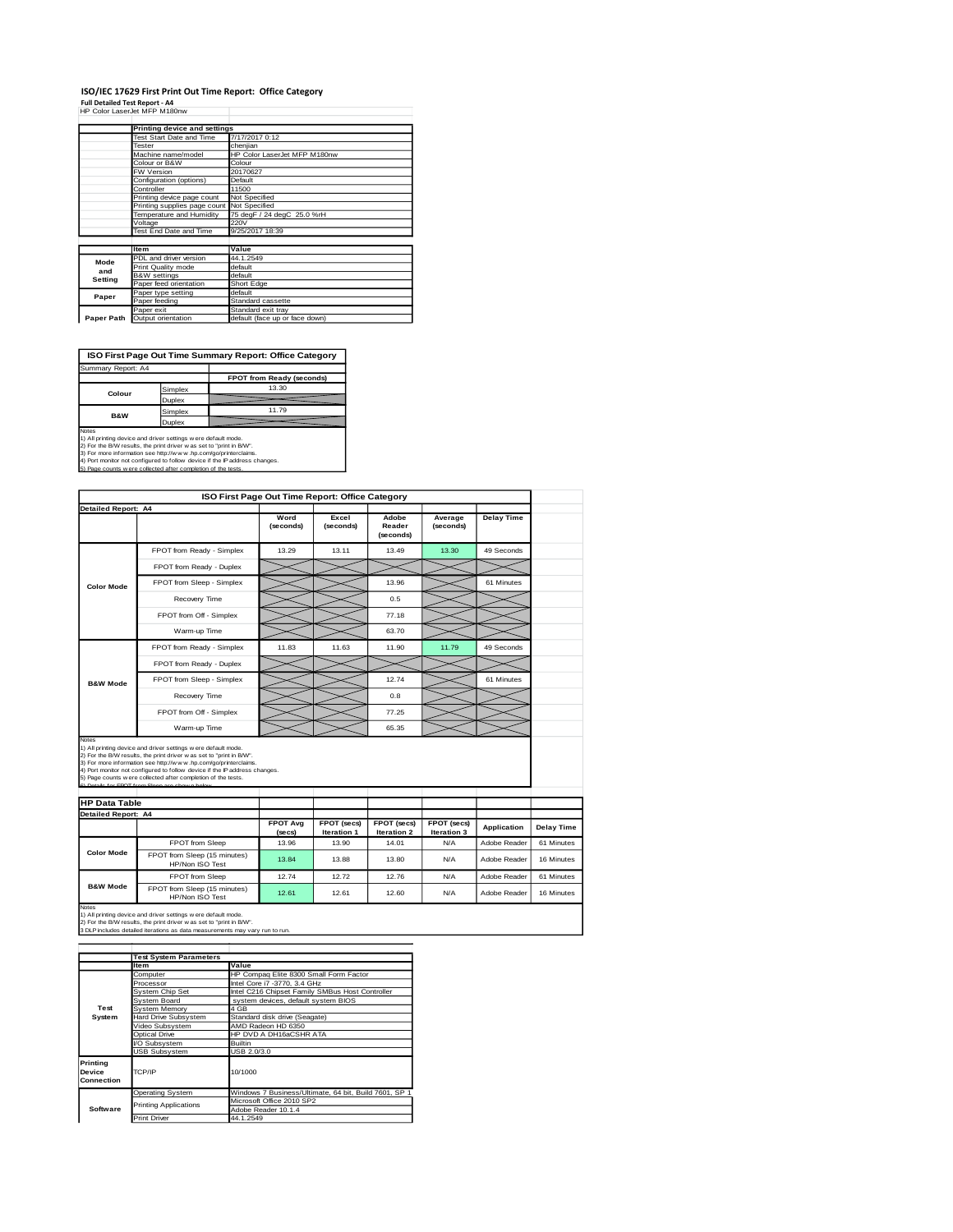### **ISO/IEC 29183 Copy Productivity Report**

**Full Detailed Test Report - LETTER**

|             | HP Color LaserJet MFP M180nw             |                                                         |
|-------------|------------------------------------------|---------------------------------------------------------|
|             |                                          |                                                         |
|             | <b>Machine Setup Information</b>         |                                                         |
|             | Test Start Date and Time 7/19/2017 19:16 |                                                         |
|             |                                          | Tester chenjian                                         |
|             |                                          | Machine name/model HP Color LaserJet MFP M180nw         |
|             | Colour or B&W Colour                     |                                                         |
|             | FW Version 20170627                      |                                                         |
|             | Configuration (options) Not Specified    |                                                         |
|             |                                          | Temperature and Humidity 75 degF / 24 degC 25.0 %rH     |
|             | Test End Date and Time: 9/26/2017 0:19   |                                                         |
|             |                                          |                                                         |
|             | Pre-set Item                             | <b>Pre-set Value</b>                                    |
|             | Output Resolution Default                |                                                         |
|             | <b>Output Quality Default</b>            |                                                         |
| Mode        |                                          | Copying Mode Colour for Colour and B&W for B&W          |
|             | Auto Density Adjustment Default          |                                                         |
|             |                                          | Collating function Set in Control Panel                 |
| Paper       | Paper Sending Direction Default          |                                                         |
|             | Paper Type Setting Default               |                                                         |
| Paper       | Paper Feeding Tray 2                     |                                                         |
| Path        | Paper Exit Default                       |                                                         |
|             |                                          | Face Up Exit Default (face down)                        |
|             | Fixing Capability Default                |                                                         |
| Temporary   | Image Quality Stability Default          |                                                         |
| <b>Stop</b> | Capacity of Paper Default                |                                                         |
|             | Others None                              |                                                         |
|             |                                          |                                                         |
|             | Paper Manufacturer HP / Xerox            |                                                         |
| Paper       |                                          | Paper Weight 20lb / 75 g/m2                             |
|             | Paper Size Letter / A4                   |                                                         |
|             |                                          | Paper type/name HP Multipurpose Ultra White / HP Office |

| Summary Report: Letter |              |             |
|------------------------|--------------|-------------|
|                        |              |             |
|                        | <b>SFCOT</b> | sESAT (ipm) |
| Color                  | 26.6         | 17.3        |
| <b>B&amp;W</b>         | 14.2         | 17.3        |
| <b>INDUCED</b>         |              |             |

Notes First Copy Out and Copy Speed measured using ISO/IEC 29183, excludes first set of test documents. For more information see http://w w w .hp.com/go/printerclaims. Exact speed varies depending on the system configuration and document.

Only Target A w as used, all test documents have the same Saturated throughput. Reference ISO/IEC29183:2010 Clause 5, Sections 5.3.1 and 5.3.2

| Detailed Report: LETTER |                |              |       |             |                |             |
|-------------------------|----------------|--------------|-------|-------------|----------------|-------------|
|                         |                |              |       |             |                |             |
|                         | <b>Target</b>  |              |       | sEFTP (ipm) |                | sESAT (ipm) |
|                         |                | sFCOT (secs) | 1copy | 1copy+30sec | 1copy+4minutes |             |
|                         | $\overline{A}$ | 26.64        | 2.24  | 10.37       | 15.80          | 17.32       |
|                         |                |              |       | 10 sets     | 71 sets        |             |
|                         | B              |              |       |             |                |             |
|                         |                |              |       |             |                |             |
| Color                   | $\mathbf C$    |              |       |             |                |             |
|                         |                |              |       |             |                |             |
|                         | D              |              |       |             |                |             |
|                         |                |              |       |             |                |             |
|                         | Average        | 26.6         | 2.2   | 10.4        | 15.8           | 17.3        |
|                         | Α              | 14.22        | 4.21  | 13.14       | 16.53          | 17.30       |
|                         |                |              |       | 10 sets     | 71 sets        |             |
|                         | B              |              |       |             |                |             |
|                         |                |              |       |             |                |             |
| <b>B&amp;W</b>          | $\mathbf C$    |              |       |             |                |             |
|                         |                |              |       |             |                |             |
|                         | D              |              |       |             |                |             |
|                         |                |              |       |             |                |             |
|                         | Average        | 14.2         | 4.2   | 13.1        | 16.5           | 17.3        |

Notes<br>First Copy Out and Copy Speed measured using ISO/IEC 29183, excludes first set of test documents. For more information see<br>http://www.hp.com/go/printerclaims. Exact speed varies depending on the system configuration